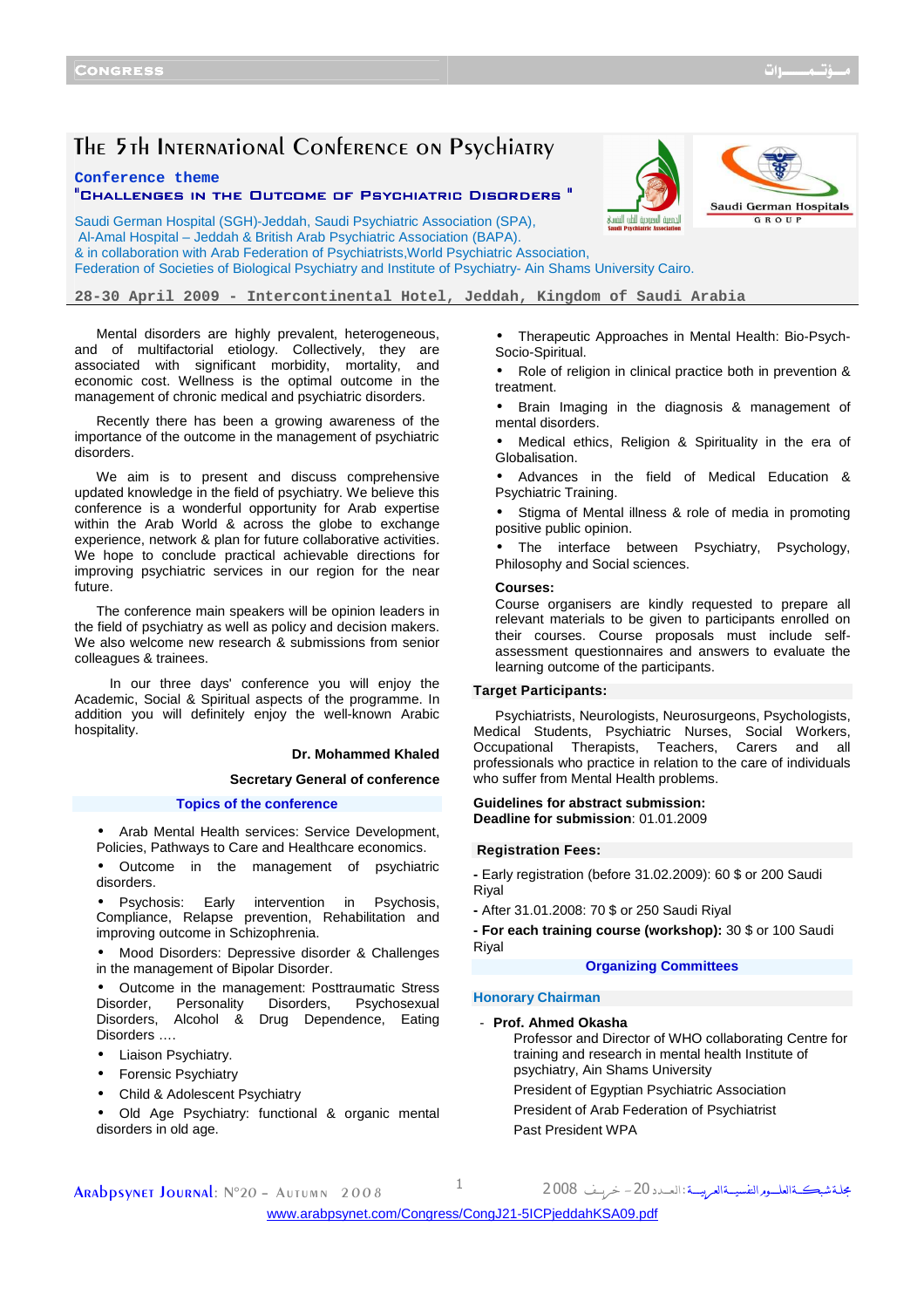#### **Head Organizing Committee**

- **Dr. Mohamed Shawoosh**  Consultant of Psychiatry, Director of Alamal Hospital Jeddah

#### **Scientific Committee**

- **Prof. Mostafa Kamel (Egypt)**
- **Prof. Farouk Lotaief (Egypt)**
- **Prof. Tarek Alhabeeb (KSA)**
- **Prof. Abdullah Al-Sobaie (KSA)**
- **Dr Mamdouh EL-Adl (UK)**

#### **Congress Advisor**

#### - **Prof. Afaf Hamed Khalil**

Professor of Psychiatry, Ain Shams University **Hospitals** 

#### **Congress Counsellor**

#### - **Prof. Tarek Alhabeeb**

Professor and Consultant of Psychiatry, King Khalid University Hospital, King Saud University, Riyadh**.** 

#### **Congress Coordinator**

#### - **Prof. Mohamed Ghanem**

Professor of Psychiatry and Chair, Institute of Psychiatry, Ain Shams University Hospitals

# **Secretary of the Scientific Committee**

#### - **Dr. Amira Al Batrawy**

Psychiatry Consultant SGH- Jeddah

#### **Secretary General of the Congress**

#### - **Dr. Mohamed Khaled**

Consultant and Head of Psychiatric Department, SGH- Jeddah

#### **Organizing Committee**

- **Dr. Ayman Ali**

Psychiatry Specialist SGH- Jeddah

- **Dr. Fatma AlWakeel** Psychiatry Specialist SGH- Jeddah
- **Dr. Galal Saif** Alamal Hospital – Jeddah
- **Mr. Mohamad Mahmoud** Clinical Psychologist SGH- Jeddah
- **Mrs. Mai Alsherif** Clinical Psychologist SGH- Jeddah
- **Mrs. Samera Al-Ghamdi** Alamal Hospital – Jeddah
- **Dr Mamdouh EL-Adl** Consultant Psychiatrist, UK
- **Mr. Yasser Mersal** Media Services Manager SGH- Jeddah

# **Academic Affairs Directorate**

- **Mr. Mohamed Abdel-Maksoud** Assistant Director
- **Mr. Mahboob Islam** Event Co-ordinator
- **Mr. Khalid Abdel Fattah** Mass Communication Officer
- **Mrs.Katherine Salas** Event Co-ordinator
- **Mrs. Tess Tadeo** Logestic Officer

# **Congress Secretariat**

- **Dr. Mohamed Khaled** Secretary general of the congress

ֺֺׅ֝֬֘

- Tel. 00966-507377541
- Fax. 00966-2-6835874

E-mail

psy1.jed@sghgroup.net ; moh.khaled.hamed@gmail.com

# **P R O G R A M**

# **Tuesday 28 April, 2009**

#### **WORKSHOP:** 8:30-12:30am

| <b>Time</b>     | Hall (A)                                                                                                                                                                                                                                                                           | Hall (B)                                                                                                                                                                                                                                                                                                                         |
|-----------------|------------------------------------------------------------------------------------------------------------------------------------------------------------------------------------------------------------------------------------------------------------------------------------|----------------------------------------------------------------------------------------------------------------------------------------------------------------------------------------------------------------------------------------------------------------------------------------------------------------------------------|
| $8:30-10:30am$  | <b>Stanford-Binet Intelligence Scale</b><br>Training for how to score the Fourth<br><b>Edition of the test</b><br><b>Samer Arar, PhD</b><br><b>Consultant Psychologist, KSA</b><br><b>Sherif Amin Azzam, PhD</b><br><b>Consultant Psychologist</b><br>Almaharat Centre Jeddah, KSA | Integrating psychological & religious (<br>spiritual) approaches<br>in treatment of substance use patients<br>Dr .Salah El, Gaily<br>Consultant PsychologistAI Amal hospital,<br>Jeddah, KSA.<br>Dr. Osama Arafa<br>Psychiatric Consultant, Al-Amal hospital, KSA<br><b>Dr. Ayman Alergsos</b><br><b>Consultant Psychologist</b> |
| 10:30am-12:30pm | <b>PTSD</b><br><b>Dr. Iman Abdel Halim</b><br>Ass. Prof. of Psychology<br>King Abdul Aziz University, KSA                                                                                                                                                                          |                                                                                                                                                                                                                                                                                                                                  |

ARADDSYNET JOURNAL: N°20 - AUTUMN 2008 2

مجلة شبڪــةالعلـــومرالنفسيــةالعـريـــة :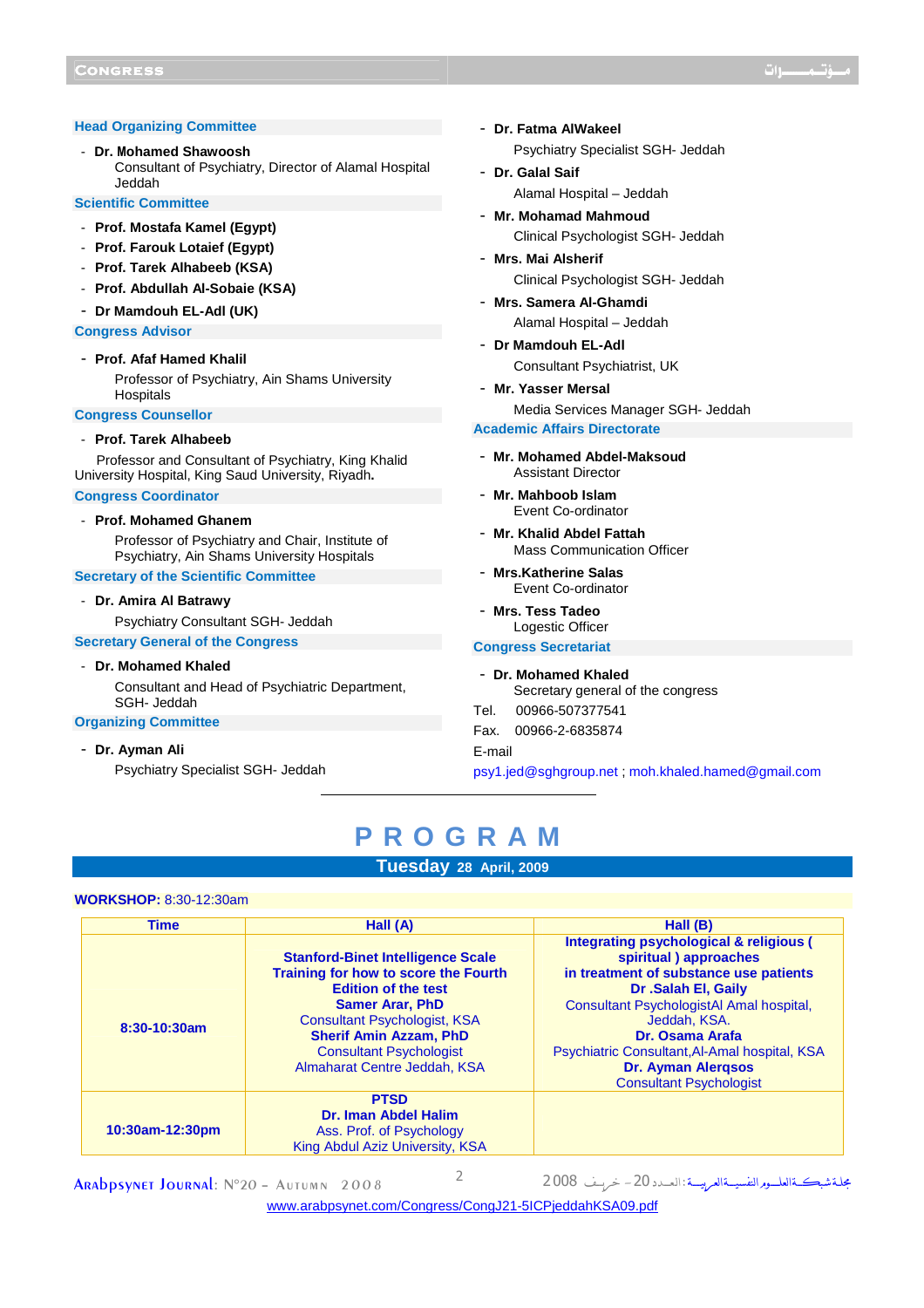#### **12.30 -1.00 pm : Coffee Break**

#### **WORKSHOP:** 01:00-03:00am

| $1:00-3:00 \text{pm}$ | <b>Theories and Methods of Dream Research</b><br><b>Prof. Mohamed Omar Salem</b><br>Assistant Professor in Psychiatry Faculty of<br><b>Medicine, United Arab Emirates University</b> | <b>CBT in Panic Disorder</b><br><b>Dr Mohamed Khaled</b><br><b>Consultant Psychiatry, Head of Department,</b><br>SGH. Jeddah, KSA<br><b>Dr Amira Nasieb</b><br>Consultant Psychiatry, SGH, Jeddah, KSA<br><b>Dr Doaa Khalefh</b><br>Consultant Psychiatry, KING abdel AZIZ<br>university, KSA<br><b>Dr Mona Alshekh</b><br><b>Consultant Psychiatry, General Mental Health</b><br><b>Hospital of Tabouk, KSA</b> |
|-----------------------|--------------------------------------------------------------------------------------------------------------------------------------------------------------------------------------|------------------------------------------------------------------------------------------------------------------------------------------------------------------------------------------------------------------------------------------------------------------------------------------------------------------------------------------------------------------------------------------------------------------|
|-----------------------|--------------------------------------------------------------------------------------------------------------------------------------------------------------------------------------|------------------------------------------------------------------------------------------------------------------------------------------------------------------------------------------------------------------------------------------------------------------------------------------------------------------------------------------------------------------------------------------------------------------|

# **3.00 – 4.00 pm: Coffee Break**

## **WORKSHOP:** 04:00-06:00am

| $4:00-6:00 \text{pm}$ | <b>ANGER MANAGEMENT FOR</b><br><b>SUBSTANCE ABUSE</b><br><b>AND MENTAL HEALTH CLIENTS</b><br><b>Dr Mohammed Shawoosh</b><br><b>Consultant of Psychiatry, Alamal Hospital</b><br>Jeddah, Vise President of Saudi Psychiatric<br>Association., KSA<br>Dr Ahmad hafez<br><b>Consultant Psychiatrist, Director of Madina</b><br><b>Mental Hospital, KSA</b> | How to approach a case of<br>Psychosexual disorders in your clinic?<br><b>Dr. Mamdouh EL-Adl</b><br><b>Consultant in General Adult Psychiatry</b><br>(Is It Ego-Dystonic Homosexuality)<br><b>Dr.wail abohendy</b><br><b>Assistant Professor in Psychiatry</b><br><b>Zagazig University</b> |
|-----------------------|---------------------------------------------------------------------------------------------------------------------------------------------------------------------------------------------------------------------------------------------------------------------------------------------------------------------------------------------------------|---------------------------------------------------------------------------------------------------------------------------------------------------------------------------------------------------------------------------------------------------------------------------------------------|
|-----------------------|---------------------------------------------------------------------------------------------------------------------------------------------------------------------------------------------------------------------------------------------------------------------------------------------------------------------------------------------------------|---------------------------------------------------------------------------------------------------------------------------------------------------------------------------------------------------------------------------------------------------------------------------------------------|

# **Wednesday 29 April, 2009**

## **WORKSHOP:** 8:30-12:30am

| Time                 | Hall (A)                                                                 | Hall (B)                                                                                             |
|----------------------|--------------------------------------------------------------------------|------------------------------------------------------------------------------------------------------|
|                      | <b>ARABPSYNETFor continuity and</b><br>implementation of psychological   | <b>Tools of cognitive Behavioural Therapy</b><br><b>Dr Alaa Soliman</b>                              |
|                      | sciences in the Arab countries                                           | Consultant Psychiatry, Matareia Teaching<br><b>Hospital</b>                                          |
| 8:30-10:30am         | <b>Dr. Jamel Turky</b>                                                   | <b>Dr Soliman Ragab</b>                                                                              |
|                      | <b>Consultant of Psychiatry</b>                                          | Lecturer of psychology                                                                               |
|                      | <b>Private Clinics, Sfax, TUNISIA</b>                                    | <b>Banha University, Egypt</b>                                                                       |
|                      |                                                                          | New highlights in women mental<br>health<br><b>Prof. Afaf Hamed</b>                                  |
|                      | Cognitive behavioral psychotherapy of<br>homosexuality<br>(Islamic View) | Professor of Psychiatry and EX-Head<br>department of<br>Institute of Psychiatry Ain Shams University |
| 10.30 am $-12.30$ pm | <b>Prof Tarek Alhabeeb</b>                                               | Ass. Prof. Mona Reda                                                                                 |
|                      | <b>Consultant of Psychiatry</b>                                          | Ass. Professor of Psychiatry, Ain Shams                                                              |
|                      | College of medicine - Riyadh, KSA                                        | <b>University</b>                                                                                    |
|                      |                                                                          | <b>Dr. Sohair El-Ghoneimy</b>                                                                        |
|                      |                                                                          | <b>Lecturer of Psychiatry</b>                                                                        |
|                      |                                                                          | Ain Shams University, Cairo                                                                          |

# **WORKSHOP:** 1:00-06:00pm

| $1.00 - 3.00$ pm | <b>Sexual Disorders</b><br><b>Dr. Ghada Alkholy</b><br><b>Consultant Psychiatry- Ain Shams</b><br>University.<br>Dr. Amro Jaad<br><b>Consultant Psychiatry.</b> | The role of health promotion in mental<br>health of the elderly<br><b>Prof. Abdel Elmoneim Ashour</b><br>Prof. of psychiatry<br>Institute of psychiatry Ain Shams University<br><b>Ass.Prof. Abeer Mahmoud</b><br><b>Assisstent Professor of psychiatry</b> |
|------------------|-----------------------------------------------------------------------------------------------------------------------------------------------------------------|-------------------------------------------------------------------------------------------------------------------------------------------------------------------------------------------------------------------------------------------------------------|
|------------------|-----------------------------------------------------------------------------------------------------------------------------------------------------------------|-------------------------------------------------------------------------------------------------------------------------------------------------------------------------------------------------------------------------------------------------------------|

ARAbpsynet Journal: N°21-22 - Winter & Spring 2 0 0 8

بحلة شبڪةالعلـور النفسيــةالعربيـــة: العــدد 21 – خريـف 2008<br>مجلة شبڪــةالعلــور النفسيــةالعربيـــة: العــدد 21 – خريــف

www.arabpsynet.com/Congress/CongJ21-5ICPjeddahKSA09.pdf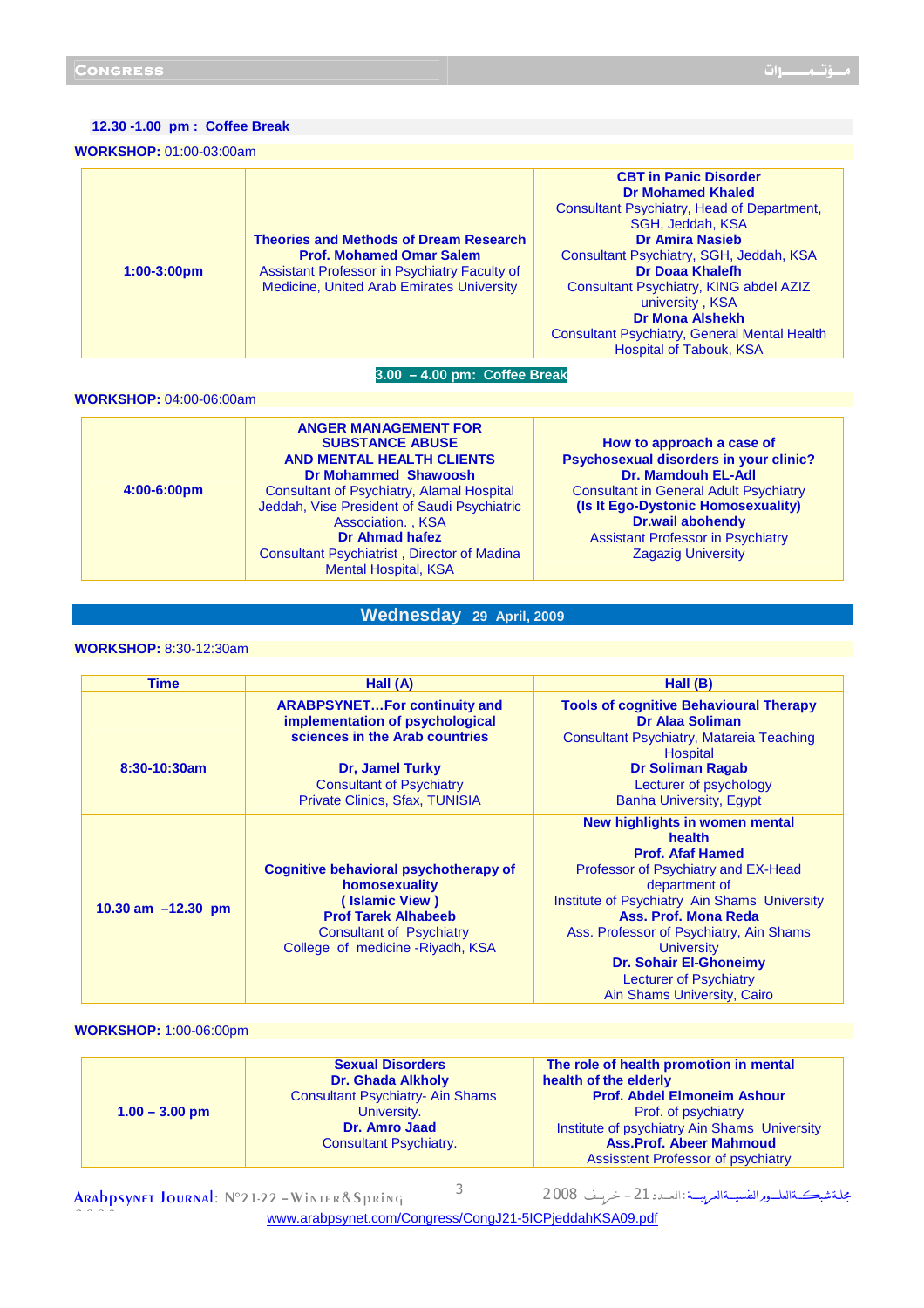| $1.00 - 3.00$ pm | Institute of psychiatry Ain Shams University<br><b>Dr. Maissa Eid</b><br><b>Psychiatry consultant</b><br><b>Ain Shams University</b>                                                                                          |                                                                                                                                                                                                                                                                                                                                                                                                                                                                                                                   |  |
|------------------|-------------------------------------------------------------------------------------------------------------------------------------------------------------------------------------------------------------------------------|-------------------------------------------------------------------------------------------------------------------------------------------------------------------------------------------------------------------------------------------------------------------------------------------------------------------------------------------------------------------------------------------------------------------------------------------------------------------------------------------------------------------|--|
| $1:00$ pm-6:00pm | Principles, tools of assessment, and cognitive-positive therapy techniques in psychiatry<br>practice: Arabian perspective.<br><b>Prof. Abdel-Sattar Ibrahim</b><br>Prof. of Psychology<br><b>American University in Cairo</b> |                                                                                                                                                                                                                                                                                                                                                                                                                                                                                                                   |  |
| $4:00$ pm-6:00pm | Skills for better understanding of<br>psychiatric patients<br><b>Dr. Ahmed El-Missiry</b><br><b>Consultant Psychiatry</b><br>West Kent NHS and Social trust .U.K                                                              | <b>Providing solutions to the common</b><br>childhood psychiatric disorders<br><b>Prof. Heba EI-Essawy</b><br>Professor of Psychiatry<br><b>Faculty of Medicine, Ain Shams University</b><br>Ass. Prof. Maha Abou Hatab<br>Ass. Prof. of Childhood Psychology<br>Faculty of learning, Ain Shams University<br>Dr. Dalia Hegazy<br><b>Lecturer of Psychiatry</b><br><b>Faculty of Medicine, Ain Shams University</b><br>Dr. Noha Sami<br>Consultant Psychiatry Faculty of Medicine, Ain<br><b>Shams University</b> |  |

# **SESSION 1** : 8:30-10:30am:

| <b>Time</b>        | <b>Program</b>                                                                                           | <b>Lecturer Name</b>                                                                                                                                                | <b>Country</b> |
|--------------------|----------------------------------------------------------------------------------------------------------|---------------------------------------------------------------------------------------------------------------------------------------------------------------------|----------------|
| 8.30-9.00 am       | Impact of culture on psychiatric<br>treatment                                                            | <b>Prof. Farouk Lotief</b><br>Professor of psychiatry, Institute of<br>psychiatry - Ain Shams University                                                            | (Egypt)        |
| $9.00 - 9.30$ am   | Writing a medico legal report                                                                            | <b>Prof. Mohamed Ghanem</b><br>Professor of psychiatry, Institute of<br>psychiatry - Ain Shams University                                                           | (Egypt)        |
| $9.30 - 10.00$ am  | <b>Multimodal Cultural Perspective on</b><br><b>Mental Health Practice in Arabian</b><br><b>Cultures</b> | <b>Prof. Abdel-Sattar Ibrahim</b><br>Prof. of Psychology<br><b>American University in Cairo</b>                                                                     | (Egypt)        |
| $10.00 - 10.30$ am | An Examination of the Effect of the<br><b>Media on Attitudes towards Mental</b><br><b>Illness</b>        | <b>Prof. Pia Anderson</b><br>Assistant Professor of Anthropology,<br>of International<br>Studies.<br>Dept.<br>Sharjah,<br>American<br>University<br>of .<br>Emirate | (U.S.A.)       |

# **SESSION 2** : 10:30-11:30am- Hot topics in Psychiatry

| <b>Time</b>    | <b>Program</b>                                                                                                                         | <b>Lecturer Name</b>                                                                                                                 | <b>Country</b> |
|----------------|----------------------------------------------------------------------------------------------------------------------------------------|--------------------------------------------------------------------------------------------------------------------------------------|----------------|
| 10.30-10.50 am | <b>Keeping Professional</b><br><b>Boundaries: Can we learn from</b><br><b>Psychiatrists' experience &amp;</b><br>views?                | Dr. Mamdouh EL-Adl<br>Consultant in General Adult Psychiatry,<br>princess marina hospital northampton<br>UK.                         | (UK)           |
| 10.50-11.10 am | <b>Is Early Intervention in Psychosis</b><br>a cost effective therapeutic<br>Intervention in altering the<br>outcome of Schizophrenia? | <b>Dr.Faria Khan</b><br><b>Consultant Child Psychiatrist</b><br>Preston Loncachire U.K                                               | (UK)           |
| 11.10-11.30 am | New approaches to the genetic<br>role in treatment of some<br>resistant psychiatric disorders                                          | <b>Prof. Adel Gamal El-Missiry</b><br>Founder and scientific director of<br>medical research centre - Ain Shams<br><b>University</b> | (Egypt)        |

ARAbpsynet Journal: N°21-22 - Winter & Spring مجلة شبڪــةالعلــورالنفسيــةالعربيـــة:العــدد 21 – خريـف 2008 4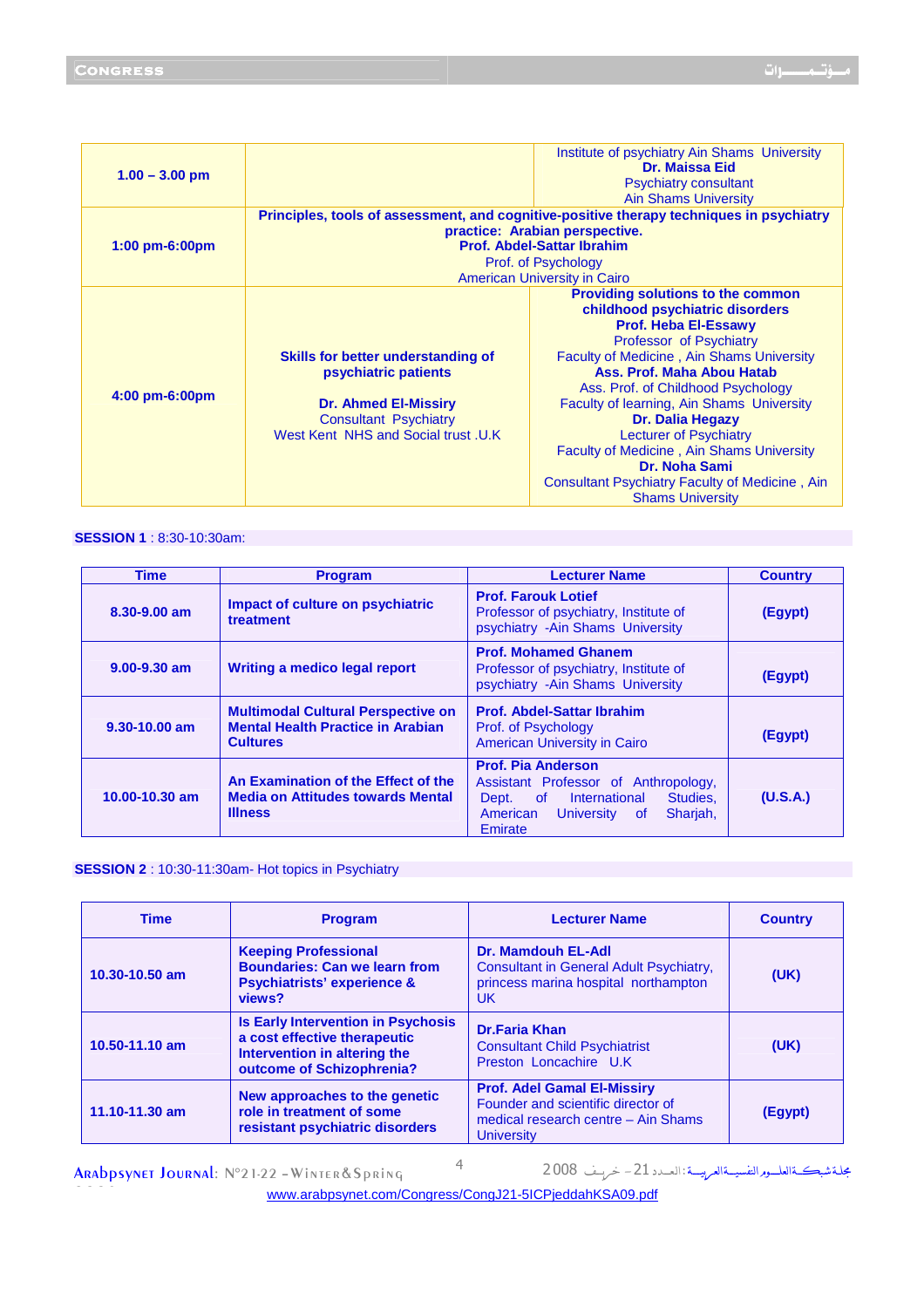#### **SESSION 3 :** 11:30-12:30am - Post partum depression

| Time           | <b>Program</b>                                                                     | <b>Lecturer Name</b>                                                                                                                                             | <b>Country</b> |
|----------------|------------------------------------------------------------------------------------|------------------------------------------------------------------------------------------------------------------------------------------------------------------|----------------|
| 11.30-11.45 am | <b>Methodology and demographic</b><br>data of Post partum depression<br>prevalence | Dr Omar Almodayfer MD, FRCPC<br><b>Consultant Child and Adolescent</b><br>Psychiatrist, King Abdulaziz Medical<br>City, National Guard Health Affairs,<br>Rivadh | (KSA)          |
| 11.45-12.00 am | <b>Post partum depression</b><br>prevalence.                                       | Prof. Sami Abdul-Kawi Ahmed<br><b>Consultant clinical Psychologist</b><br><b>KAMC, Riyadh, KSA</b>                                                               | (KSA)          |
| 12.00-12.15 pm | <b>Husband violence and its</b><br>relationship to PPD.                            | <b>Prof .Osaima Khair MD</b><br><b>Consultant Psychiatrist, King Fahd</b><br><b>National Guard Hospital</b><br>(Riyadh-K.S.A)                                    | (KSA)          |
| 12.15-12.30 pm | <b>Contributing factors in Saudi</b><br>women PPD                                  | Dr. Sami Mahmoud MD<br>Associate Consultant in Psychiatry,<br>KAMC, Riyadh, KSA                                                                                  | (KSA)          |

# **12.30 -1.00 pm: Coffee Break & Al Dohr Prayer**

## **SESSION 4**: 01:00-02:00am

| <b>Time</b>        | <b>Program</b>                                             | <b>Lecturer Name</b>                                                             | <b>Country</b> |
|--------------------|------------------------------------------------------------|----------------------------------------------------------------------------------|----------------|
| $01.00 - 01.30$ pm | <b>The Effect of Substance Abuse</b><br>on Human Sexuality | <b>Prof. Said Abdel Azim</b><br>Professor of psychiatry, Cairo<br>University.    | (Egypt)        |
| $1.30 - 2.00$ pm   | <b>Sexual Addiction and its</b><br>treatment               | <b>Prof. Momtaz Abdel Wahab</b><br>Professor of psychiatry, Cairo<br>University. | (Egypt)        |

#### **SESSION 5 :** 02:00-03:30pm -Updaes in management OCD

| <b>Time</b>      | <b>Program</b>                                                  | <b>Lecturer Name</b>                                                                   | <b>Country</b> |
|------------------|-----------------------------------------------------------------|----------------------------------------------------------------------------------------|----------------|
| 2.00-2.30 pm     | <b>New Treatment for Resistant OCD</b><br>and Related Disorders | <b>Prof. Tarek Molokhia</b><br>Ass. Professor of psychiatry - Alexandia<br>University. | (Egypt)        |
| $2.30 - 3.00$ pm | <b>CPT in OCD</b>                                               | <b>Prof. Wail Abo-hendy</b><br>Professor of psychiatry, Zagazig<br><b>University</b>   | (Egypt)        |
| 3.00-3.30 pm     | A New Hope in the Treatment of<br><b>OCD</b>                    | <b>Prof. Abdel Hamid Hashim</b><br>Professor of psychiatry, Cairo<br>University.       | (Egypt)        |

# **SATELLITE SYMPOSIUM** (1) - .45-08.15pm: "ADHD: Latest in Comorbidities, Assessment and Psychopharmacological challenges"

| <b>Time</b>      | <b>Program</b>                                                                                                | <b>Lecturer Name</b>                                                                                         | <b>Country</b> |
|------------------|---------------------------------------------------------------------------------------------------------------|--------------------------------------------------------------------------------------------------------------|----------------|
| 06.45 - 07.30 pm | "ADHD: Trends in<br>Psychopharmacology"                                                                       | <b>Prof. Azeem Wagar</b><br><b>Medical Director and Chair, Department</b><br>of Psychiatry, Connecticut, USA | (USA)          |
| 07.30-08.15 pm   | " Autism Spectrum Disorders and<br><b>ADHD: Diagnostic challenges &amp;</b><br><b>Treatment Difficulties"</b> | <b>Dr. Khalid Bazaid</b><br>Consultant Psychiatrist, Dhahran Health<br>Centre, Saudi Aramco.                 | (KSA)          |

ARAbpsynet Journal: N°21-22 - Winter & Spring

2 0 0 8

مجلة شبڪةالعلـور النفسيــةالعربيـــة : العــدد 21 – خريـف 2008 5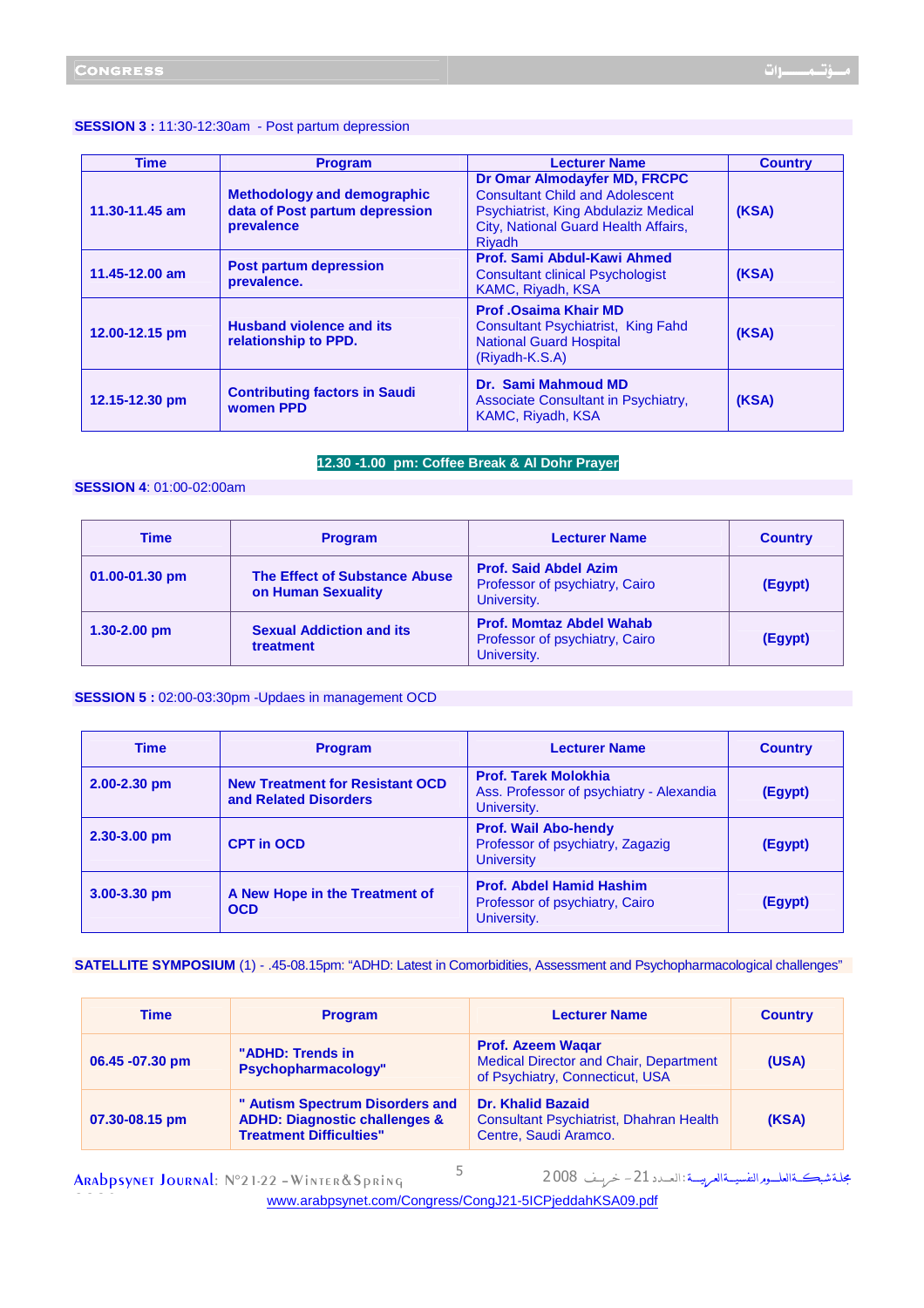#### **SATELLITE SYMPOSIUM (2)** 08.30-10.00 pm

| <b>Time</b>    | <b>Program</b>                                               | <b>Lecturer Name</b>                                                                                                              | <b>Country</b> |
|----------------|--------------------------------------------------------------|-----------------------------------------------------------------------------------------------------------------------------------|----------------|
| 08.30-09.15 pm | <b>Drug-Induced Psychosis</b><br><b>Treatment Approaches</b> | Dr. Abdullah Al Sharqi<br><b>Consultant of Psychiatry and Addiction</b><br>Psychiatry, specialized psychiatric<br>clinics, Riyadh | (KSA)          |
| 09.15-10.00 pm | <b>Treatment of Depression in</b><br><b>Schizophrenia</b>    | <b>Prof. Abdul Naser Omer</b><br>Professor of psychiatry, Institute of<br>psychiatry - Ain Shams University                       | (Egypt)        |

# **SATELLITE SYMPOSIUM (3)** 10.00-11.30 pm

| <b>Time</b>    | <b>Program</b>                         | <b>Lecturer Name</b>                                                                                                                                                                         | <b>Country</b> |
|----------------|----------------------------------------|----------------------------------------------------------------------------------------------------------------------------------------------------------------------------------------------|----------------|
| 10.00-10.30 pm | <b>Authoritarian Personality (KSA)</b> | <b>Prof. Tariq Alhabeeb</b><br>Professor and Consultant of Psychiatry,<br>King Khalid University Hospital, King<br>Saud University, Riyadh.                                                  | (KSA)          |
| 10.30-11.30 pm | <b>Social Anxiety disorders</b>        | <b>Prof. Ahmed Okasha</b><br>Professor of psychiatry, President of<br><b>Egyptian Psychiatric Association,</b><br>President of Arab Federation of<br><b>Psychiatrist, Past President WPA</b> | (Egypt)        |

# **Thursday 30 April, 2009 - Venue: Intercontinental Hotel**

# **WORKSHOP:** 8:30-12:30am

| <b>Time</b>          | Hall (A)                                                                                                                                                                                                                                                                                                                                                                                                                                     | Hall (B)                                                                                                                                                                                                                                                                                                                                                                                 |
|----------------------|----------------------------------------------------------------------------------------------------------------------------------------------------------------------------------------------------------------------------------------------------------------------------------------------------------------------------------------------------------------------------------------------------------------------------------------------|------------------------------------------------------------------------------------------------------------------------------------------------------------------------------------------------------------------------------------------------------------------------------------------------------------------------------------------------------------------------------------------|
| $8.30 - 10.30$ am    | <b>Updating personality disorders Prof.</b><br><b>Tarek Okasha</b><br>Professor of psychiatry<br>Institute of psychiatry -Ain Shams<br><b>University</b><br>Prof. Mohamed Fekry-Ass.<br>Ass. Professor of psychiatry<br>Institute of psychiatry - Ain Shams<br><b>University</b><br><b>Prof. Nivert Zaki-</b><br>Lecturer of psychiatry<br>Ain Shams University.<br><b>Dr. Doaa Nader</b><br>Lecturer of psychiatry<br>Ain Shams University. | How to approach a case of school refusal?<br><b>Prof. Saffeya Effat</b><br>Professor of psychiatry<br>Institute of psychiatry -Ain Shams University<br>Ass. Prof. Eman Abou El-Ala-<br>Ass. Professor of psychiatry<br>Institute of psychiatry -Ain Shams University<br><b>Ass.Prof. Afaf Mohamed-</b><br>Ass. Professor of psychiatry<br>Institute of psychiatry - Ain Shams University |
| 10.30 am $-12.30$ pm | <b>Children reaction to divorce</b><br><b>Prof Tarek Alhabeeb</b><br>Professor and Consultant of Psychiatry, King<br>Khalid University Hospital, King Saud<br>University, Riyadh. KSA                                                                                                                                                                                                                                                        | <b>Child and adolescent Psychic - Examination</b><br>Dr: M.A.F.Alkhani<br>Consultant of Psychiatry, Riyadh KSA                                                                                                                                                                                                                                                                           |

#### **12.30 -1.00 pm : Coffee Break**

## **WORKSHOP:** 1:00-03:00pm

2 0 0 8

| <b>Understanding &amp; assessing complex</b><br>issues in addiction<br><b>Prof. Amany Haroun</b><br>Professor of psychiatry<br>Institute of psychiatry -Ain Shams University<br><b>Ass. Prof. Hisham Sadek</b><br>$1.00 - 3.00$ pm<br>Ass. Professor of psychiatry<br>Institute of psychiatry - Ain Shams University<br><b>Dr. Marwa Abdel-Mequid</b><br>Lecturer of psychiatry<br>Ain Shams University. | Dr. Mohammed aLzahrani<br><b>Consultant psychiatry of Alamal Hospital</b><br><b>Dr. Yasser Abdel Razek</b><br>Consultant psychiatry.<br><b>Dr. Waled Melhem</b><br>Consultant psychiatry.<br><b>Dr. Ghada Refaat</b><br>Consultant psychiatry.<br><b>Mahmoud Mohamed Rashad</b><br>Consultant psychology.<br>Dr. Ghada Abdel Razek - Consultant psychiatry |
|----------------------------------------------------------------------------------------------------------------------------------------------------------------------------------------------------------------------------------------------------------------------------------------------------------------------------------------------------------------------------------------------------------|------------------------------------------------------------------------------------------------------------------------------------------------------------------------------------------------------------------------------------------------------------------------------------------------------------------------------------------------------------|
|----------------------------------------------------------------------------------------------------------------------------------------------------------------------------------------------------------------------------------------------------------------------------------------------------------------------------------------------------------------------------------------------------------|------------------------------------------------------------------------------------------------------------------------------------------------------------------------------------------------------------------------------------------------------------------------------------------------------------------------------------------------------------|

ARAbpsynet Journal: N°21-22 - Winter & Spring

ــ- ـــ ــــــ ــــ  ـــــ : ـ ــــ 21 - ــــ <sup>2008</sup> <sup>6</sup>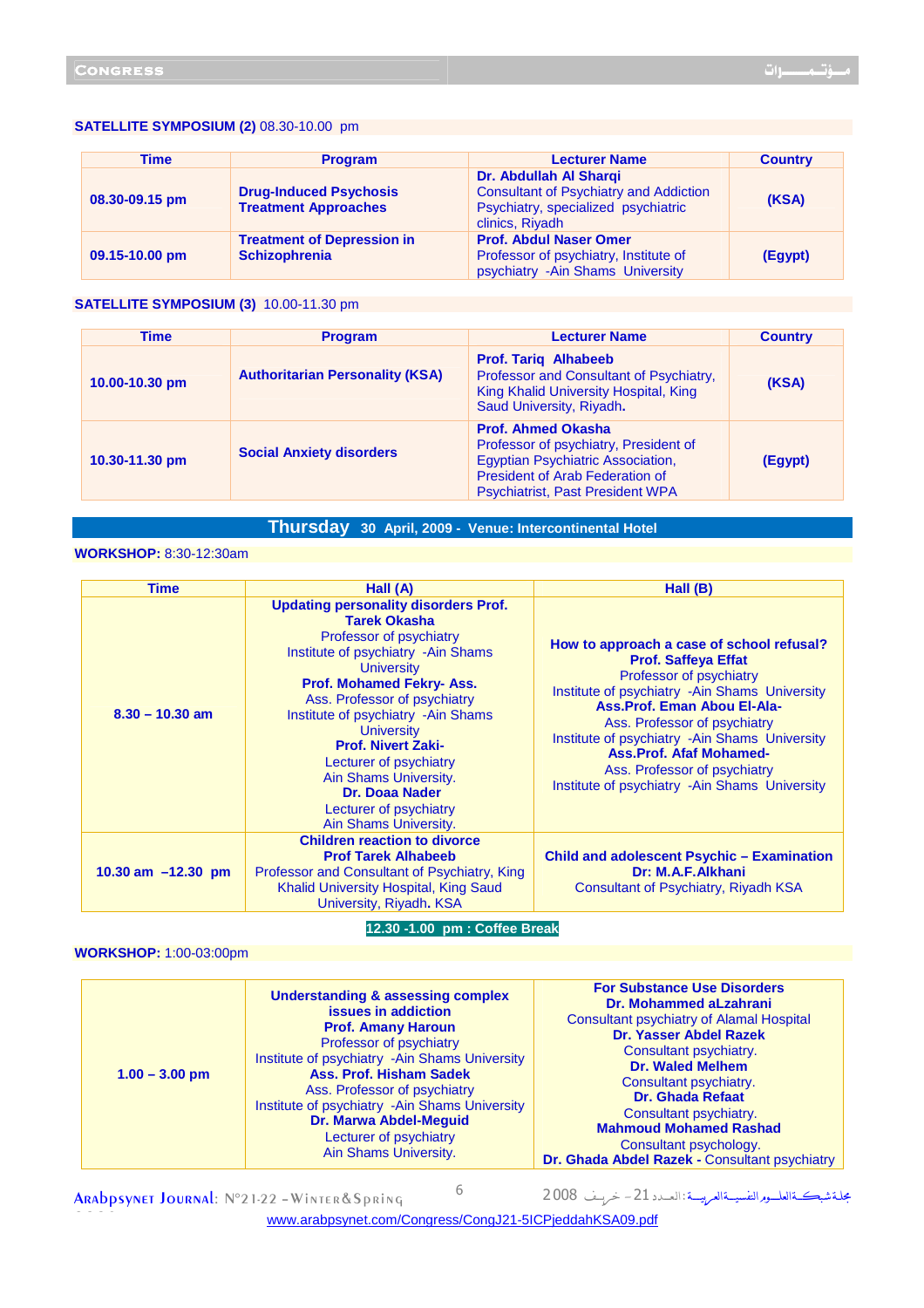# **3.00 – 4.00 pm: Coffee Break**

| $4.00 - 6.00$ pm | <b>Psychiatry Interview Skills</b><br>Dr. Mousa A. Al-Zaalah,<br><b>Psychiatric consultant</b><br>King Fahd University, KSA. | <b>Exercise Sports &amp; psychiatry</b><br><b>Psychological Aspects of Sports and</b><br><b>Exercise and the role of the Coaches</b><br><b>Prof. Said Abdel Azim</b><br>Professor of psychiatry<br>Institute of psychiatry Cairo University<br>Problem of drug abuse and championship.<br><b>Prof. Samir Abou Almagd</b><br>Professor of psychiatry<br>Institute of psychiatry Cairo University |
|------------------|------------------------------------------------------------------------------------------------------------------------------|-------------------------------------------------------------------------------------------------------------------------------------------------------------------------------------------------------------------------------------------------------------------------------------------------------------------------------------------------------------------------------------------------|
|------------------|------------------------------------------------------------------------------------------------------------------------------|-------------------------------------------------------------------------------------------------------------------------------------------------------------------------------------------------------------------------------------------------------------------------------------------------------------------------------------------------------------------------------------------------|

# **Thursday 30 April, 2009**

**SESSION (6A)** - Auditorium (A) : Challenges in the outcome of substance abuse

| <b>Time</b>      | <b>Program</b>                                                                                                    | <b>Lecturer Name</b>                                                                                                                             | <b>Country</b> |
|------------------|-------------------------------------------------------------------------------------------------------------------|--------------------------------------------------------------------------------------------------------------------------------------------------|----------------|
| 8.30-8.50 am     | <b>Effect of Behavioral Modification</b><br><b>Program among Adult Drug Abusers in</b><br><b>Al-Amal Hospital</b> | Dr. Mahmoud Abdul Rahman Mahmoud<br><b>Consultant Community Medicine, Elamal</b><br>hospital, Riyadh, KSA                                        | (KSA)          |
| 8.50-9.10 am     | A 12-YEAR FOLLOW-UP OF A SAMPLE<br>OF PATIENTS DEPENDENT UPON<br><b>HEROIN</b>                                    | <b>Prof. Haroon Rashid Chaudhry</b><br>Head Dept. Psychiatry, Sir Ganga Ram<br>Hospital, Lahore, Pakistan                                        | (Pakistan)     |
| $9.10 - 9.30$ am | <b>Drug Abusers and Driving</b>                                                                                   | <b>Dr. Mohamed Shawoosh</b><br>Consultant psychiatrist, Al-Amal Hospital<br>Jeddah, Vise President, Saudi Psychiatric<br><b>Association, KSA</b> | (KSA)          |
| 9.30-10.00 am    | Current pattern of substance abuse in<br>the Arab World                                                           | <b>Prof. Tarek Abdelgawwad</b><br>Professor of psychiatry, Cairo University.                                                                     | (Egypt)        |
| 10.00-10.30 am   | <b>Advances in Pharmacotherapy of</b><br><b>Addiction</b>                                                         | <b>Prof. Ahmad Elkashef</b><br>Chief, Clinical Trials Branch, (DPMC),<br>(NIDA)                                                                  | (USA)          |

#### **SESSION (6B) - Auditorium B**

| Time             | <b>Program</b>                                                                            | <b>Lecturer Name</b>                                                                                                              | <b>Country</b> |
|------------------|-------------------------------------------------------------------------------------------|-----------------------------------------------------------------------------------------------------------------------------------|----------------|
| 8.30-8.50 am     | <b>CHALLENGES AND OUTCOME IN</b><br><b>PARASUICIDE MANGMENT</b>                           | Dr. Ehab Ali Sorketti<br><b>Consultant Psychiatrist, Mandag General</b><br>Hospital, Al-Baha, KSA                                 | (KSA)          |
| 8.50-9.10 am     | <b>Preoperative psychological</b><br>preparation for children                             | Dr. Huda J. M. Abdul-Wahab<br><b>Childhood's Studies Department</b><br>Home Economics Faculty, King Abdul Aziz<br>University, KSA | (KSA)          |
| $9.10 - 9.30$ am | THE EFFECTIVENESS OF<br><b>PSYCHOTHERAPY IN SUB-SAHARAN</b><br><b>AFRICAN POPULATIONS</b> | Dr. mohammed jidda<br>Consultant psychiatrist, federal<br>neuropsychiatric hospital Maiduguri,<br>Nigeria.                        | (Nigeria)      |
| 9.30-10.00 am    | <b>SPIRITUAL DIMENSIONS OF TRAUMA</b><br><b>HEALING Spiritual Dimentions</b>              | <b>Abdul Basit</b><br>Director of research and quality<br>assurance, Orland family services,<br>Chicago, USA.                     | (USA)          |
| 10.00-10.30 am   | Religion at work in clinic: can religion<br>be employed in clinical practice?             | <b>Dr. Mehmet Atalay</b><br>Assistant Professor of Psychology of<br>Religion, Istanbul University, Turkey                         | (Turkey)       |

ــ- ـــ ــــــ ــــ  ـــــ : ـ ــــ 21 - ــــ <sup>2008</sup> <sup>7</sup>

www.arabpsynet.com/Congress/CongJ21-5ICPjeddahKSA09.pdf